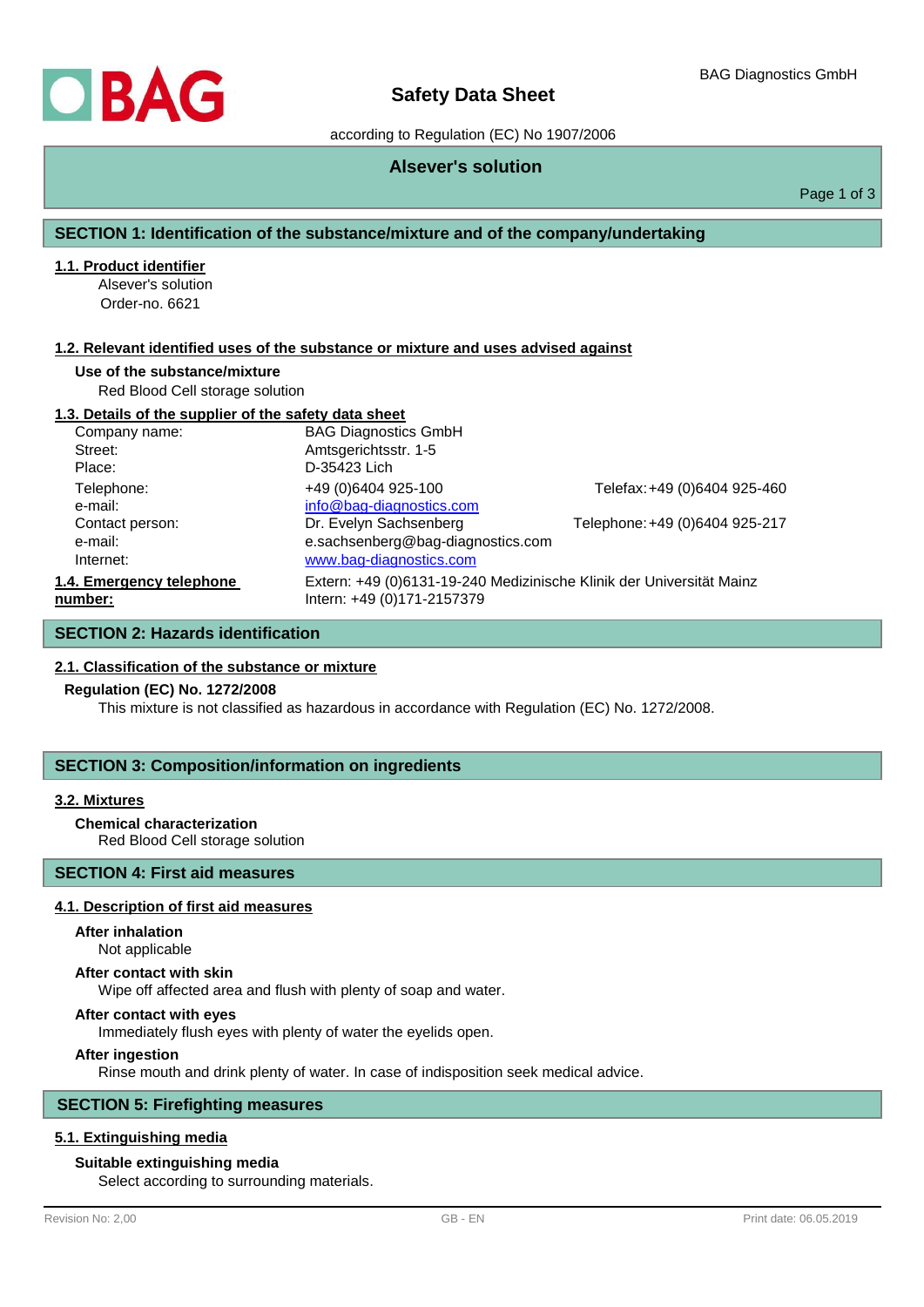

# **Safety Data Sheet**

#### according to Regulation (EC) No 1907/2006

## **Alsever's solution**

Page 2 of 3

#### **5.2. Special hazards arising from the substance or mixture**

None

#### **SECTION 6: Accidental release measures**

#### **6.1. Personal precautions, protective equipment and emergency procedures**

Avoid skin and eye contact.

For personal protective equipment see heading 8.

#### **6.3. Methods and material for containment and cleaning up**

Collect spilled product with absorbing material (paper towels, cellulose), remove for disposal. Wipe the area until clean and dry.

## **SECTION 7: Handling and storage**

#### **7.1. Precautions for safe handling**

#### **Advice on safe handling**

For In-Vitro-Diagnostic Use according to the instructions for use. Treatment as potentially infectious.

#### **7.2. Conditions for safe storage, including any incompatibilities**

#### **Requirements for storage rooms and vessels**

Store in tightly closed containers at 2....8°C.

#### **SECTION 8: Exposure controls/personal protection**

#### **8.1. Control parameters**

#### **8.2. Exposure controls**

#### **Protective and hygiene measures**

The usual safety rules and precautionary measures for handling chemical and potentially infectious material must be adhered to. Protective work clothing should be worn. Do not eat or drink while working with the product. After working with the product, disinfect hands, wash hands carefully and remove protective work clothing.

#### **Eye/face protection**

Not necessary

#### **Hand protection**

Disposable laboratory gloves

**Respiratory protection**

Not necessary

## **SECTION 9: Physical and chemical properties**

## **9.1. Information on basic physical and chemical properties**

| Physical state:<br>Colour:<br>Odour:     | liquid<br>clear<br>odourless |                |
|------------------------------------------|------------------------------|----------------|
| pH-Value (at 25 °C):                     |                              | $6,9 +/- 0,3$  |
| Changes in the physical state            |                              |                |
| Initial boiling point and boiling range: |                              | 100 °C         |
| Flash point:                             |                              | not applicable |
| Lower explosion limits:                  |                              | not applicable |
| Density:                                 |                              | not available  |
|                                          |                              |                |